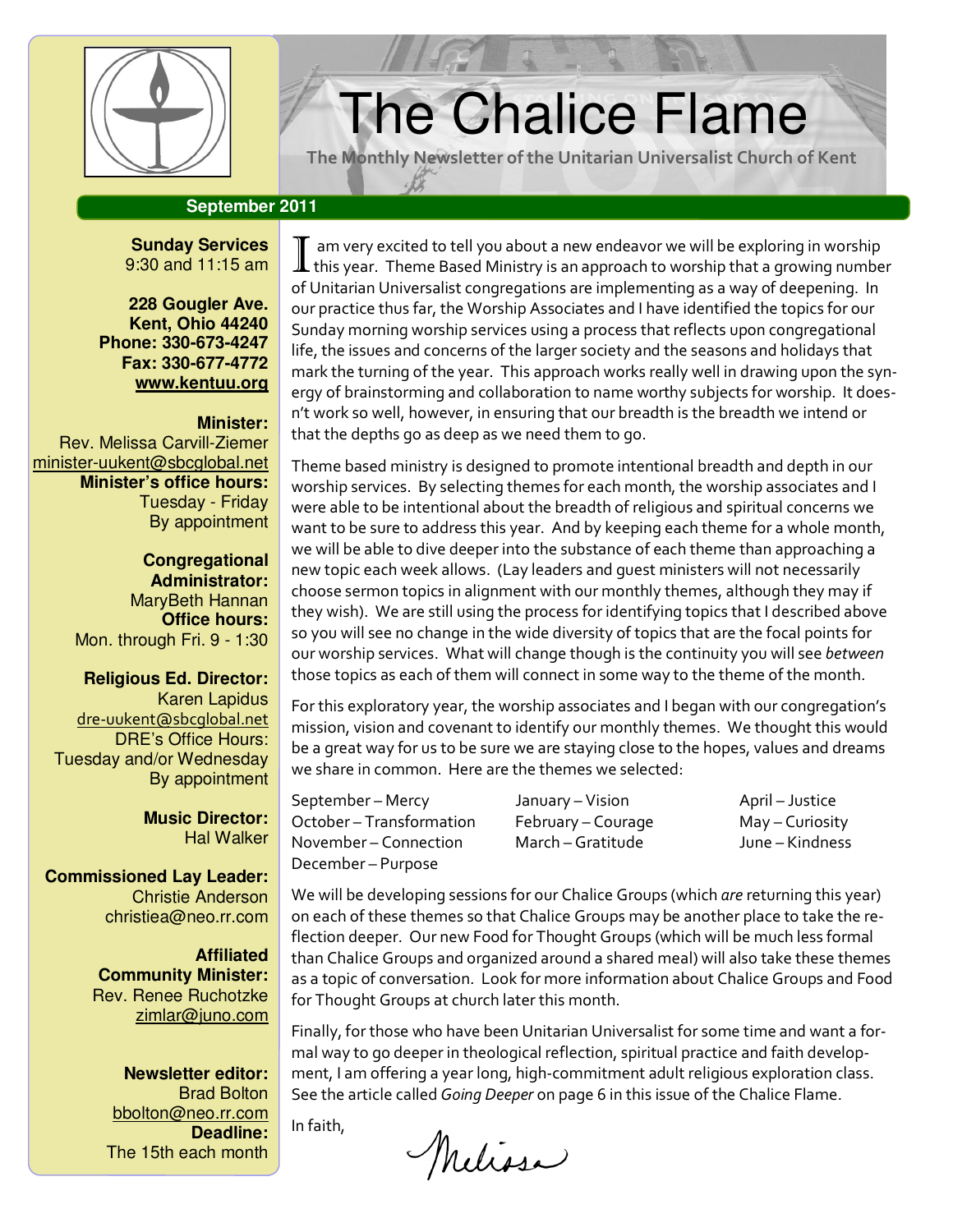# **Upcoming Sermons**

# 28 August **Striving for Right Relationship**

Rev. Melissa Carvill-Ziemer and Worship Associate Eric Van Baars

Unitarian Universalists are people who strive to live ethical lives in alignment with our deepest values. But we don't always get it right. The best we can do is keep striving to live in right relationship. Come reflect on some of the ethical tensions of living in covenantal community.

# 4 September **Poetry: A Doorway Into Prayer**

Lead by Lori McGee with Worship Associate Elaine Bowen

Do UUs have prayers? Do UUs pray? Do you pray? Most major world religions have prayers that are said in times of sorrow, joy and celebration. We do not share this practice in our UU tradition. Prayer can be a powerful tool in one's spritual life and I, for one, feel the need to have some kind of prayer to rely on in times of need. I believe that poetry can open the doorway into prayer for UUs who wish to have this practice in their daily life. This service hopes to explore this idea and will offer some poems for your consideration as a possible opening to prayer.

## 11 September **Prayers of Peace and Mercy**

Rev. Melissa Carvill-Ziemer and Director of Religious Education Karen Lapidus

September 11, 2001 was a day the world shook. Ten years later as we gather in worship we will mark the tenth anniversary of those tragic events with prayers of peace and mercy. Because this is also our annual Ingathering service, we are going to re-imagine our gathering of the waters ritual. This year we ask you to bring water with you to our services from a place which you find peaceful.

Traditionally this service is a multigenerational service and we are going to keep that tradition this year. We are working hard to ensure that this service will be meaningful and appropriate for people in first grade and older. The Unitarian Universalist Church of Kent choir will help us create moments of peace and harmony as they return from their summer break with special music.

18 September Merciful

# Rev. Melissa Carvill-Ziemer and Worship Associate Elaine Bowen

The financial times in which we live are challenging. Many who work hard and play by the rules have been unable to find adequate employment. There is suffering in our midst. This morning we will explore what it might mean for us collectively, as a community and as a nation, to be merciful toward those who suffer.

25 September To Be Announced



Nicole and Jason Zavodny dedicated their baby, Ava Nicole Zavodny, at church. Godmother and sorority sister Zandria Robins is on the left.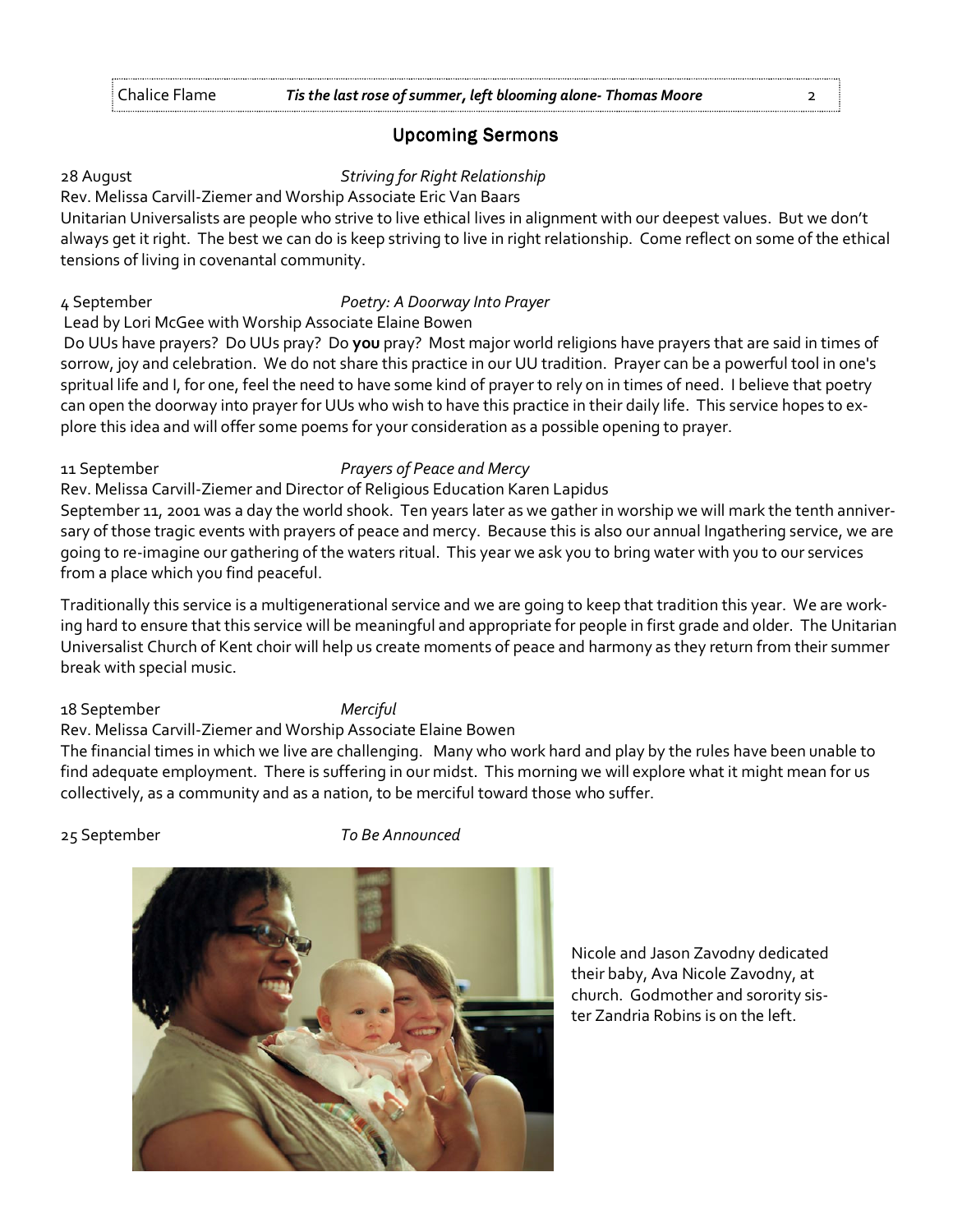# Moderator's Corner

 $\P$  he other morning I woke up to find a frog on the counter in my kitchen. He was just sitting there very still as I walked past him on my way to the back door to let Maggie dog outside. But something, probably the bright green, caught my attention. Laughing in surprise, I asked him, "How in the world did you get in here?" A frog has never come visiting before.

I stopped for a moment to look at him more closely well, as closely as my pre-coffee morning fogginess would allow. He was really a beautiful little critter, bright green with big black eyes. Motionless. Still. Trying to be invisible. I slowly reached out to touch him, but he startled and jumped to the floor, scurrying into a corner. Not wanting him to become the prey of my huntress kitten nor the toy of my Great Dane, I scooped him up and brought him out to the yard. He sat in the grass for a few moments before climbing up my fence and escaping through the space around the post.

As I sat down with my coffee to do my morning reading, I spent a few moments contemplating the meaning of the strange little visitor in my kitchen. Yes, of course, there is a logical and a rational explanation for how a frog ended up on my counter on a Sunday morning, but those explanations are generally not as much fun for me. The mystic in me believes there are hidden meanings in things and signs all around me, if I am only open to them. This was not always my life view, and I am often quite astounded at what I discover when I am able to embrace this per-

# Appreciation from Pat Pownall

I want to thank everyone in my church family who has supported me throughout my recent surgery and moving upheaval with your cards, phone calls, caring thoughts, prayers and many other forms of help. I will be residing with my son Bryan and his family in Maryland for the next six months while I have chemotherapy.

If my current email address changes I will let you know. Thank you for a lovely send off.

Pat Pownall

spective. So I did a little Googling and thought about frogs.

Frogs figure into many cultures and belief systems as totems or omens. According to whats-your-sign.com, the Egyptians, the Celts, and the Chinese placed importance of the frog as a sign of fertility, cleansing, and good luck. More modern symbolism establishes the frog as a sign of transformation because it goes through so many changes on its way to maturity. Frogs are associated with luck, transitions, renewal, metamorphosis, dreaming, and opportunities.

I concluded that there are a few things we can learn from frogs:

- Life is full of naturally occurring transitions. You can't fight 'em so you might as well figure out how to integrate them into your life in healthy ways.
- There are important trade-offs in life. Tadpoles drop their tails and develop powerful back legs for jumping. You might miss what you give up, but eventually what you get is invaluable.
- Sometimes exploration ends in discovery. You can't know what you are going to encounter while checking things out. Sometimes you catch a glimpse of something that changes you.
- Make the most of the journey. There is more than one meaning to the word "croak".





Travis Baiera, most likely the first theremin player to perform at our church.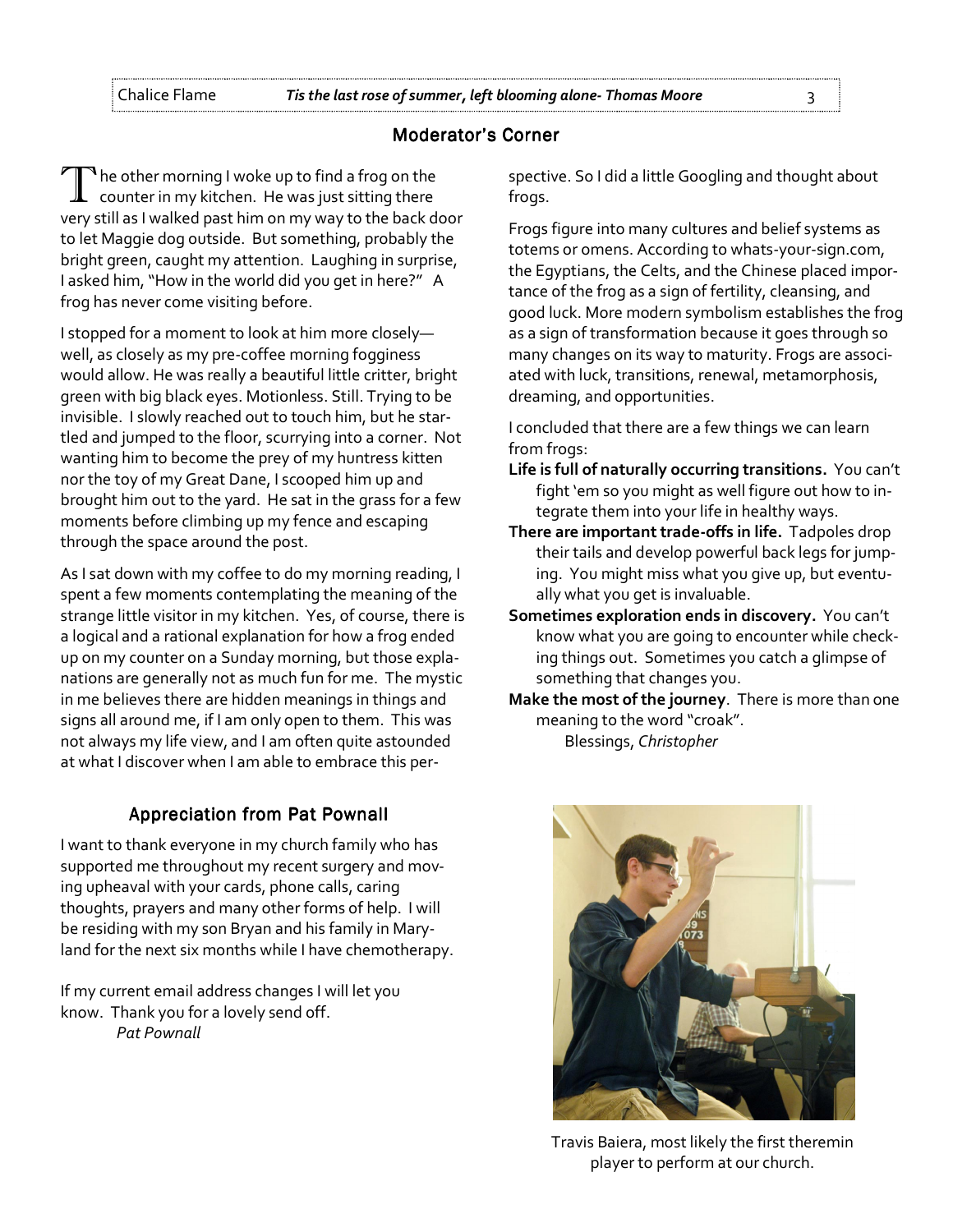# **Family Movie Night**

ur first Family Movie Night will begin at 7 pm on Sept 7th. It will be in the church, but the room will be specified later. Food will be provided, but if you have any allergies or special needs, please contact Cheryl. This night will be devoted to classic cartoons! We will have Oscar winning shorts featuring favorites like Bugs Bunny, Tom and Jerry, Betty Boop, etc. We will also show forgotten favorites, like Commander Bleep, Clutch Cargo, etc. Our short feature film will be "Mr. Bug Goes to Town," the film that inspired Pixar's "A Bug's Life". It is also the last full length film made by the creators of Popeye and Betty Boop! A good time will be had by all.

A new series begins on Tuesday September 20th. Spiritual Cinema will show entertainment films that focus on the world's religions and related topics. We will show films about Buddhism, Humanism, Atheism, and the Western faiths. These are not documentaries, but stories from Hollywood, Asian cinema, etc. We will begin with the Oscar winning comedy "The Green Pastures". This Nineteen Thirty-six film shows the ways children imagine the biblical stories they hear in Sunday school. Deep theology is packaged in clever comedy. Following the film will be a discussion session. The movie will begin at 7:30 and snacks will be provided. Any questions should be directed to Cheryl Spoehr.

If you appreciate odd and wacky films, this is for you - Ed.

# Save the Date 4 Thanks-4-Giving

Who: 4 all UU's and their friends

What: Annual Auction of Goods and Services Where: TBA

- When: Saturday, November 5
- Why: Because we are 4-tunate to have a caring and generous community

B-4 you know it, you will be asked for donations and to volunteer!

Stay tuned.



# Ministry Day: A Way to Get Connected and **Share Your Gifts!**

September 18<sup>th</sup> during coffee hour and after second service the Board will be hosting a ministry day to highlight what our various committees and groups have going on for the coming year. Each committee or group will present up to three events/goals and information will be given on ways to get involved. This is a great way to hear about what's going on in our vibrant church community!

Every person who participates will be given a small gift bag with slips of paper. The slips of paper will be used to write which groups you would like to get involved in for the coming year. Each committee and group will have a signup sheet where you can leave your information to be contacted.

Everyone is encouraged to get involved and find a way to share your own unique gifts with our church community! Light refreshments will also be served.

Julie Lineburgh

# Ask the Psychic Fundraiser

What's in store for you? We will welcome Laura Lyn, a well known Psychic/Medium and author of Healing with the Angel Rays as she gives predictions for you as she takes personal questions from the audience. She will work through cards, pendulums and spiritual insight to bring forth your answers. The audience will have an opportunity to have hands on experience with tools of the trade such as pendulums, dousing rods and crystals. She will also offer up the opportunity to speak to the church ghosts! There will be a presentation where we will attempt communication. Expect candlelight and a hauntingly wonderful ambiance to all be part of this fascinating evening! You will not want to miss this fun and informative event. You can learn more about Laura Lyn at www.angelreader.net. Vendors will have items available for sale. Pre-registration not required.

Date: September 16th. Time: 7:00-10:00 PM. Cost: \$19.00 per participant. Sandy Bowers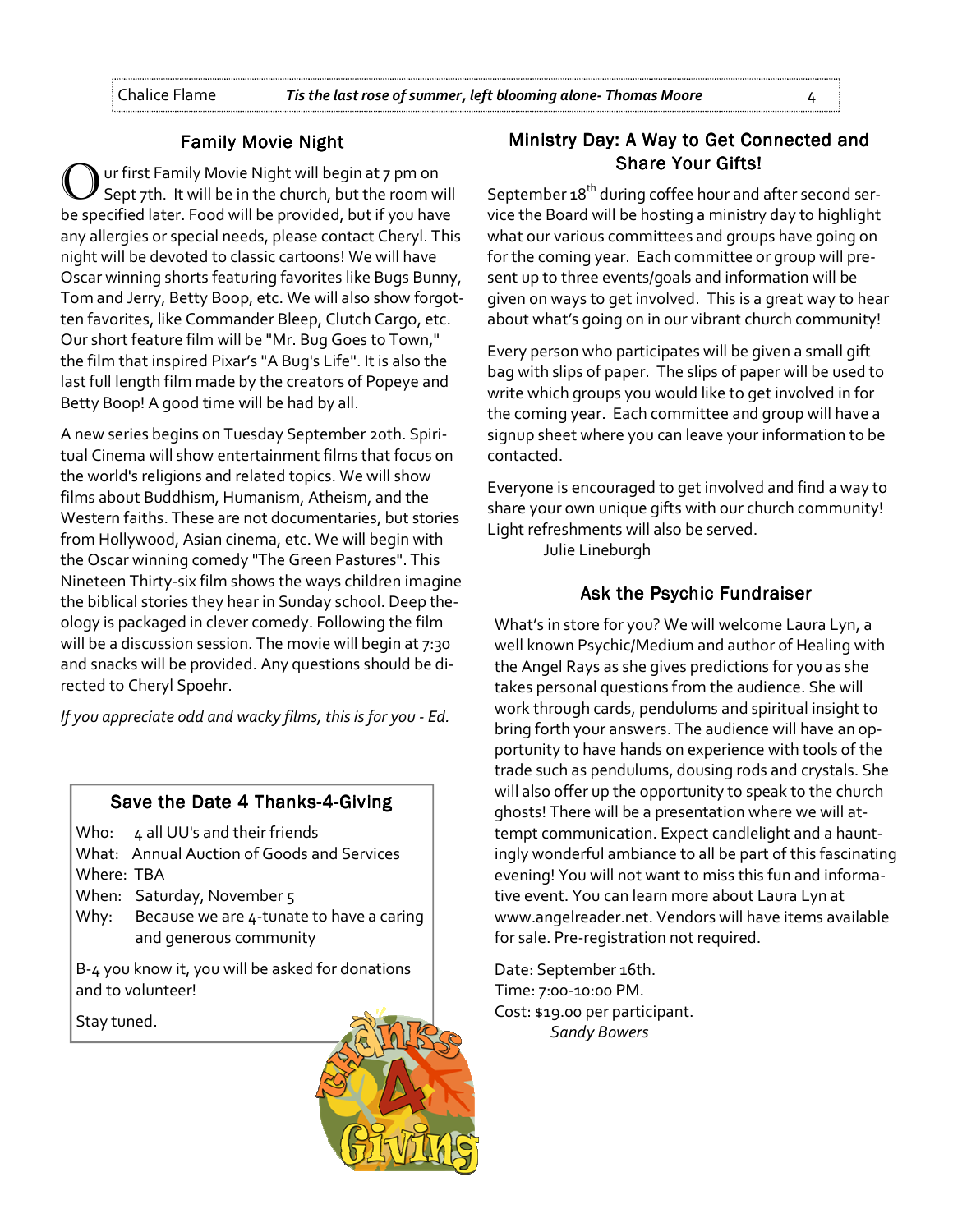# **Religious Education Program** for Children Reconfigured

ast church year, the number of children that at-I tended RE during the 9:30 service was very low compared to the attendance during the 11:15 service. The Religious Education Committee has decided to respond to this trend and offer age-specific RE classes only during the 11:15 service.

Nursery care for little ones up to age three will be offered both services. (Note that 3 year-olds will no longer be in the nursery.)

A multi-age activity will be offered during the 9:30 service. Some of our children are with us for both services, so there will be program for them and for any other visiting children who happen to come at 9:30. All are strongly encouraged to attend RE at 11:15.

Our age-groupings are changing, as well. Our offerings this year will be:

Spirit Play for children age 3 through Kindergarten Moral Tales for grades 1-3

Love Connects Us for grades  $4$  and  $5$ 

Heeding the Call: Qualities of a Justice Maker for Middle School (grades 6-8)

Youth Group for grades 9-12. They will choose their own curriculum from the UUA's "Tapestry of Faith" programs.

More details about the program content are available on our website (www.kentuu.org) and in our RE brochure.

# RE Classes begin on Sunday, September 18th.

In addition to these wonderful Sunday morning offerings, the RE Committee is pleased to announce two special RE classes that will take place at other times. We are offering OWL (Our Whole Lives) to children in grades 4 and 5 on Sunday afternoons this fall. (If you have a child in 4th or 5th grade who has not received an invitation to this, please let me know.) We are also offering the Coming of Age program to youth in grades 8, 9 and 10.

I am looking forward to another year of journeying with our children, youth, teachers and parents as we deepen our Unitarian Universalist faith together.

 In faith and with love, Karen Lapidus, Director of Religious Education

# **Money Matters**

# Final report for fiscal year 2011

A round of applause to all of us! June saw many of us who brought their pledges up to date. We ended our fiscal year on June 30 with our income and expenses coming both coming in at about \$4,000 under projections. pretty much breaking even for the year. Total Revenues - \$224,947, Total Expenses - \$225,506

# Report for July of 2011

Our prepaid pledges are helping out through the traditionally slower summer season.

Total income (including \$12,606 in prepaid pledges) \$22,687

Total expenses - \$17,977

Did you know that more detailed information on our budget is available to all church members? It is located in the Board Meeting Minutes book located in our Fellowship Lounge.

# Shout Out . . .

To Esther Duncan and Pat Pownall who have been running the Acme Bucks grocery card program for many years. Last year the program brought in over \$1300 in income to the church. We make a 5% return on the cards - I think that's actually beating the Dow Jones Industrial Average. If you shop at Acme, this is a nobrainer. A special note – Pat Pownall is temporarily out, undergoing treatment for an illness. Our best wishes go out to her. While we are waiting for Pat to come back, Esther could use an extra hand or two. Can you volunteer one Sunday a month to help out? Stop by the table on Sunday.



Cindy Vair, our new sexton.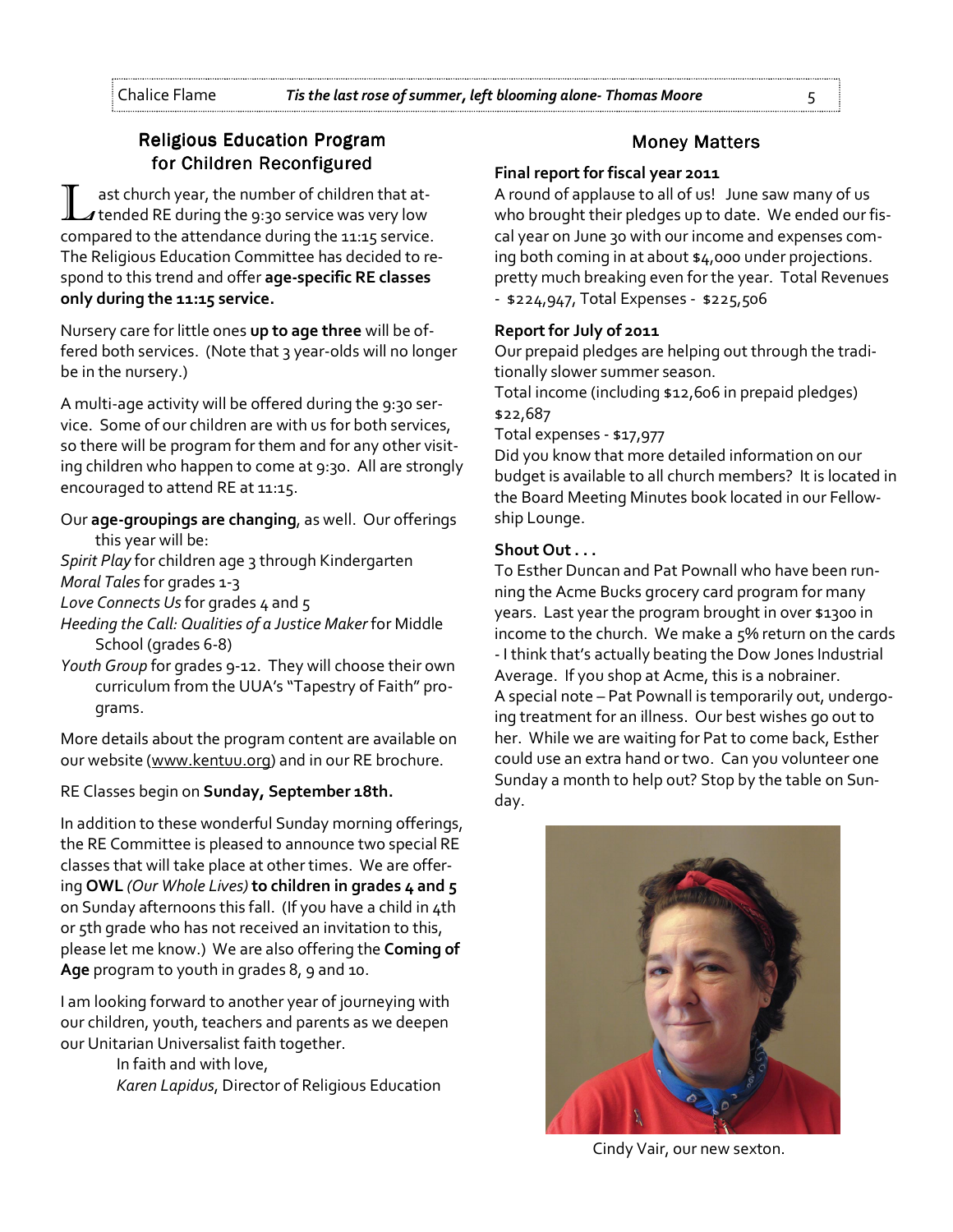## **Going Deeper**

 $\mathbf I$  t is essential that our congregation provide opportuni- $\bm{\bot}$  ties for those who are relatively new to Unitarian Universalism to learn about and find their places in this religious tradition. And yet, we also need to provide opportunities for those who have been around a while or even their whole lives to go deeper. This year long adult religious exploration class is one attempt to provide an opportunity for committed Unitarian Universalists to go deeper.

We will meet once each month on the second Saturday of the month beginning October 8, 2011 and continuing through June 9, 2012. Each meeting will be four hours long from  $1 - 5$ . We will spend the first three months exploring Unitarian Universalist theologies, the second three months will focus on spiritual practice and the last three months will center on faith development. Participants will be expected to spend at least four hours preparing for our monthly meetings. That preparation will include reading primary source and other material in theology, engaging in spiritual practices and pursuing exercises designed to facilitate faith formation.

Because this class is not introductory, there are several requirements for participation. Participants must be members in good standing who have been Unitarian Universalist for at least two years. In addition, participants must have taken at least one prior adult religious exploration class (not including a new member class) and/or have participated in a Chalice Group or some other small group ministry. Participants will be expected to prepare for and attend all of the monthly Going Deeper meetings, to attend worship services regularly throughout the year and to participate in either a Chalice Group or one of our new Food for Thought Groups this church year.

Going Deeper will be limited to 12 participants and admittance is at the discretion of the minister. If you are interested in participating, please contact Melissa to set up a meeting to discuss your interest.



# **Children's Choir Forming**

All children age 3 through grade 8 are invited to join our new Children's Choir. The choir will be directed by Becky Haines with assistance from her daughter, Colleen Thoele. Both Becky and Colleen are "kid magnets", who are enthusiastic about adding this ministry to the life of our church.

This will be an opportunity for our children to have fun and deepen their faith through music, dance and drama. The Children's Choir will be participating in our worship services from time to time, with the first time being Sunday, October 30 for our Multigenerational worship service commemorating the Mexican holiday, Day of the Dead.

The choir will meet in the large classroom on the upper level of the main building from 10:40 until 11:10 on Sunday mornings beginning on September 18. Children age 3 and 4 must be accompanied by a parent or guardian. Older children may attend alone, but their parents and guardians must be in the building.

# The Necessity of Virtue

The Rev. Dr. Galen Guengerich, Senior Minister of All Souls Unitarian Church in New York City, created the series we will use in this adult religious exploration class. "Unitarian Universalists believe in virtue:" he writes, "the personal spiritual discipline of becoming the kind of individuals we ought to become, so that we might live as human beings ought to live. This presentation aims to examine our individual capacity to strive for moral excellence always and everywhere. What is your ethical basis for deciding what to do and how to live?"

This class will run for four consecutive Thursdays from 7 – 9 beginning on Thursday, August 25 and will meet in the (air conditioned) Eldredge Annex. During each class we will view the video for two of the series segments followed by a discussion. Each class can stand alone so you are welcome to come to any or all of the four sessions, though the first session will include an introduction to the whole series. The schedule for the series is as follows:

August  $25 -$  Virtue as the Key to Happiness (Introduction) and Wisdom September 1 - Courage and Compassion September 8 - Justice and Temperance September 15 - Transcendence and Hope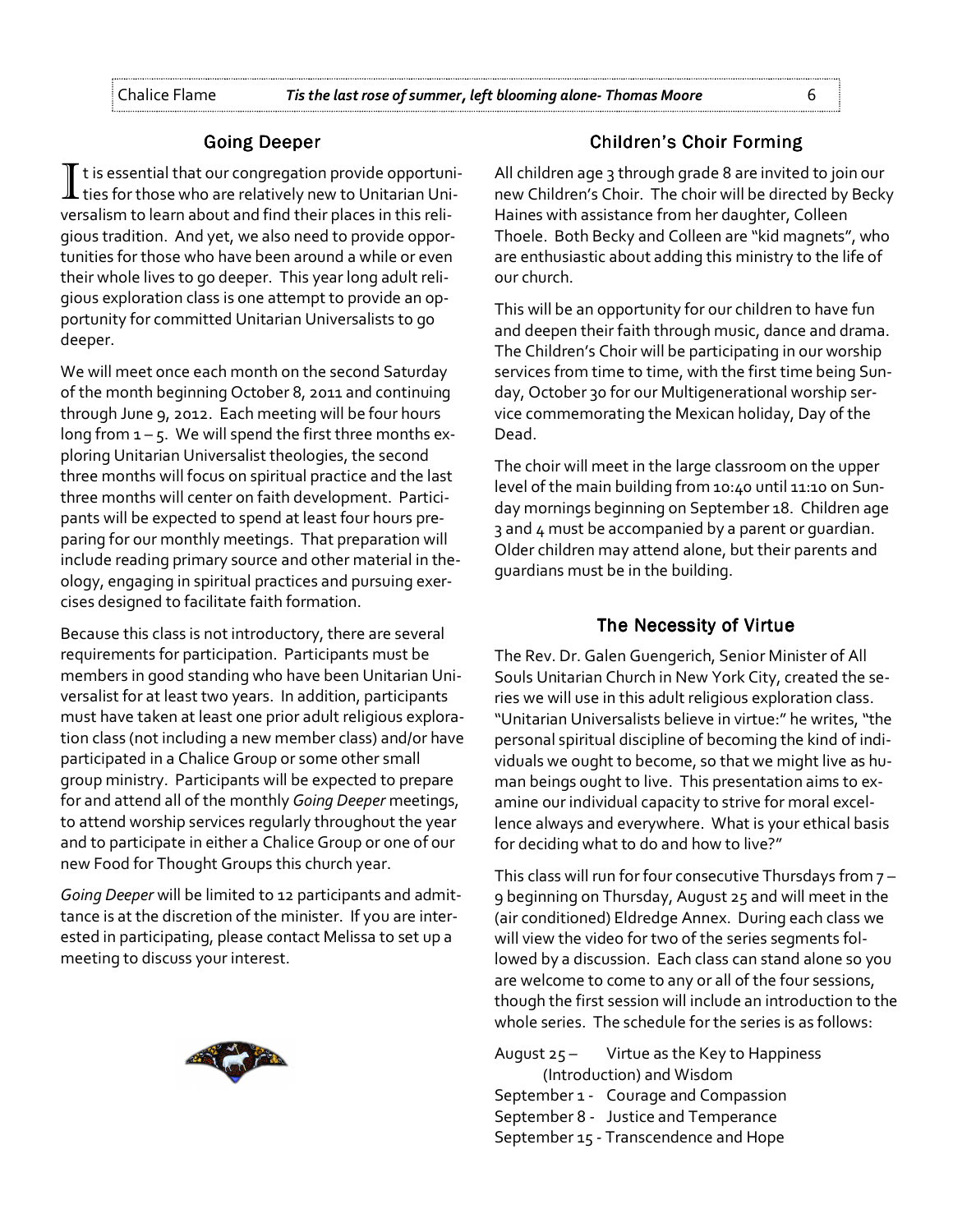| 28<br>10:30 Pancakes<br>12:15 Pancakes #2<br>6:30 Choir S<br>$7-9$ AA $FH$                                                                | 29<br>5:30 Tai chi | 30<br>Thread/Web and<br>eNuus deadline                                    | 31                               | 1<br>7-9 Adult RE EA<br>7-9 Program com.                 | 2<br>7-9 YA Game<br>Night                                | 3                                                                 |
|-------------------------------------------------------------------------------------------------------------------------------------------|--------------------|---------------------------------------------------------------------------|----------------------------------|----------------------------------------------------------|----------------------------------------------------------|-------------------------------------------------------------------|
| 4<br>12:30-2:30 SJC EA<br>6:30 Choir S<br>$7 - 9$ AA $FH$                                                                                 | 5<br>5:30 Tai chi  | 6<br>Thread/Web and<br>eNuus deadline<br>6-9 RE com. $F$                  | 7<br>7:30 Movie Night F p4       | 8<br>7-9 Adult RE EA<br>7-9 Service Auc-<br>tion com. F  | 9                                                        | 10                                                                |
| 11<br>12:30-4 Coming of Age SF<br>3:30-6:30 Story Group EA<br>6:30 Choir S<br>$7-9$ AA FH                                                 | 12<br>5:30 Tai chi | 13<br>Thread/Web and<br>eNuus deadline<br>12 Retirees lunch               | 14<br>7:30-9:30 Board mtg.<br>EA | 15<br>Newsletter dead-<br>line<br>7-9 Adult RE EA        | 16<br>7-10 Ask Psy-<br>chic church<br>p <sub>4</sub>     | 17<br>3:30-4:30 Puppet<br>Show                                    |
| 18<br>10:30 Ministry Day F p4<br>12:45-2:15 OWL parents RE<br>6:30 Choir S<br>$7-9$ AA $FH$                                               | 19<br>5:30 Tai chi | 20<br>Thread/Web and<br>eNuus deadline<br>7:30-9 Spiritual<br>Cinema F p4 | 21                               | 22<br>7-9 Adult RE EA<br>7-9 Service Auc-<br>tion com. F | 23                                                       | 24<br>10-4 church re-<br>served<br>12 p Harriet Begala<br>service |
| 25<br>10:30 Pancakes<br>12:15 Pancakes part B<br>12:45-2:15 OWL orientation SF<br>3:30-6:30 Story Group EA<br>$6:30$ choir S<br>7-9 AA FH | 26<br>5:30 Tai chi | 27<br>Thread/Web and<br>eNuus deadline                                    | 28                               | 29                                                       | 30<br>6-8 church<br>reserved<br>8-10 Concert<br>with Hal | $\mathbf{1}$<br>2-6 church re-<br>served                          |

# September Church Events

Tai Chi: 7:00 Advanced, 7:30 Intermediate, 8:00 Beginner - Yoga and Tai Chi are held in Fessenden Hall EA- Eldredge Annex; FH- Fessenden Hall; FL- Founders' Lounge; L- Library; S-Sanctuary; N- Nursery; Calendar does not reflect changes or additions after August 21

A complete and up-to-date church calendar can be viewed at http://www.localendar.com/public/uukent or through a link on our website at www.uukent.org.

# Notes From the Librarians

The Library has added a new category to the subject listings: Religious Studies. This category contains items that address topics and issues of religion, such as the general nature of religion, historical and cultural aspects of religion and other topics that don't fit well into any other category. It is distinct from the World Religions category which contains items related to specific belief systems other than Christianity.

A new book has been added to our collection, Be the Change: Poems, Prayers, and Meditations for Peacemakers and Justice Seekers, by Stephen M. Shick, (Skinner House, 2009). This collection is designed to inspire and sustain activists and others who are working for a better world. Shick draws on his four decades of activist experience to offer motivation and encouragement to those just starting out as well as reflections and insights to veteran justice-seekers. Included are poignant and inspirational quotations and verse from Jesus, Shakespeare , Edna St./ Vincent Millay, Rachel Carson and Maya Angelou.

If you haven't seen the new look in the library with our category labels and color codes now set beneath the books along the shelves, do stop by and take a few moments to browse. Our efforts have been directed toward making it easier for you to find a specific book, and to make more room for the books in our small library.

We have also streamlined the check-out procedure for your convenience. We now have due date slips for you to enter a due date reminder.

Ann Waters, Library Committee Member